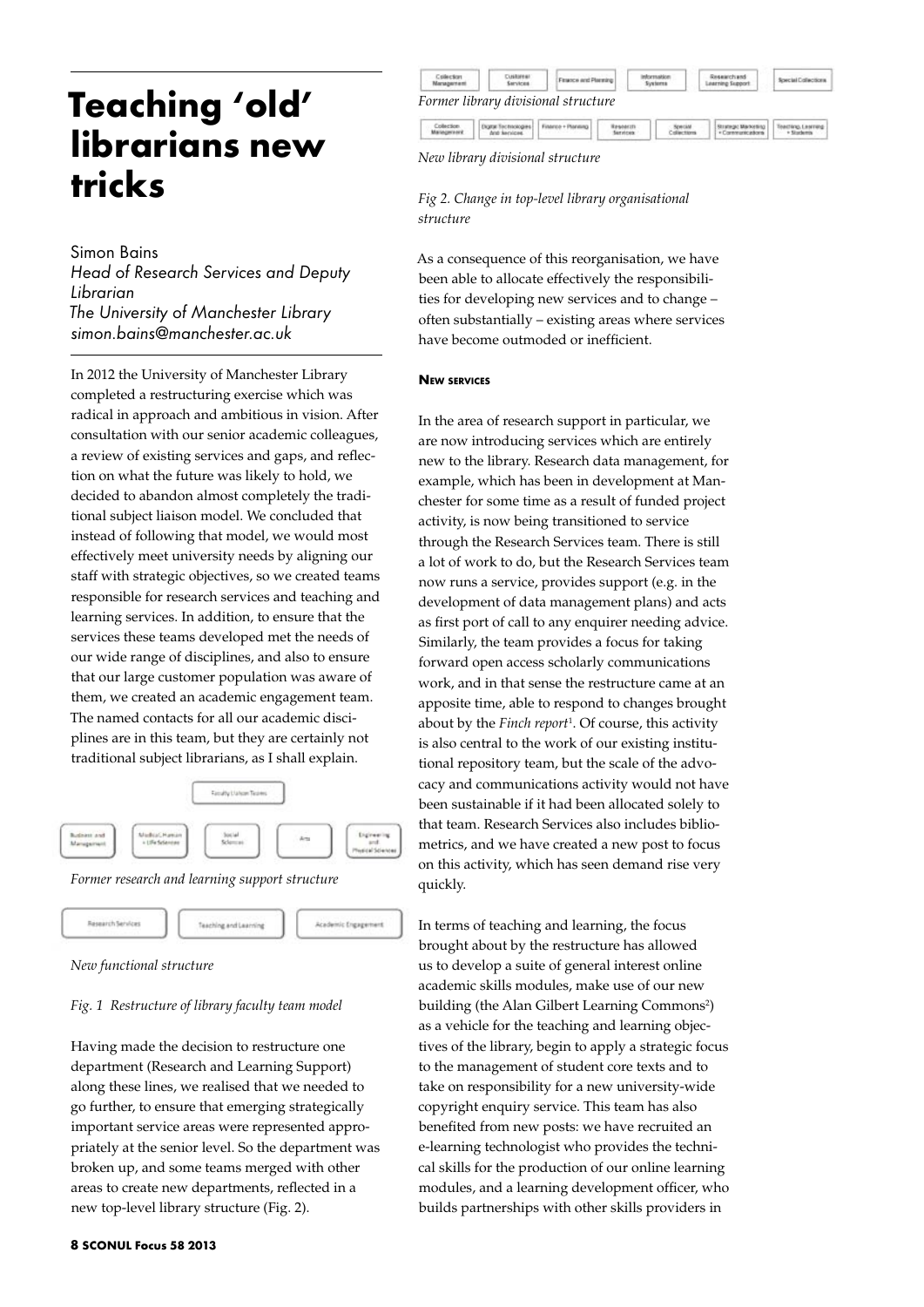the university and ensures our skills provision is academically robust and student-centred. Additionally, as part of a wider initiative to introduce interdisciplinary learning to our undergraduates, the library has for the first time managed and delivered a credit-bearing academic course, recognised by the College Director as having 'highly academically trained staff' with the right teaching expertise.<sup>3</sup>

For our Academic Engagement team, the challenge has been to continue to work directly with academics, but with real partnership status, rather than in a support capacity, and with a smaller

team. Instead of taking responsibility for two or three disciplines, a librarian in this team might be responsible for as many as five academic schools. However, the requirement is no longer to provide every aspect of support that the school might require, but to act as a bridge between the academic community and our functional teams, and to ensure that library services are of the right quality and fully match needs. In corporate parlance, these members of staff are now key account managers who are required to build relationships, spot opportunities, carry out marketing activities and act as highly efficient and approachable points of contact for the library. Freed from routine



*Fig 3. New services that required new skills*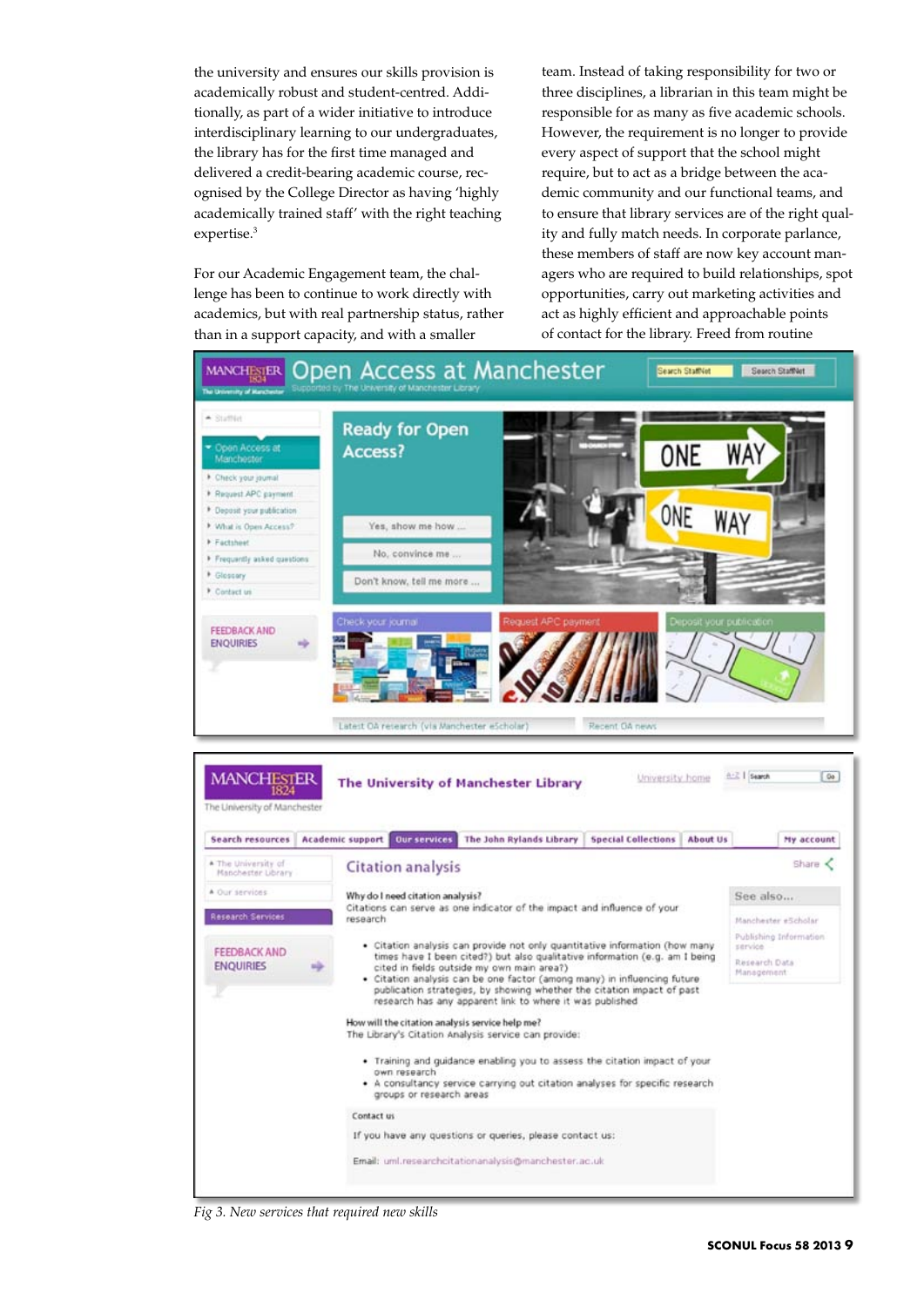activities (checking reading lists, ordering stock, staffing enquiry desks and providing induction sessions), they are able to be more outward facing and visible to their customers, many of whom rarely, if ever, visit physical library buildings.

#### **Staff development**

These changes were made after careful consideration and consultation, and with the support of senior university leaders (hence the additional resources to create new posts), but in order for the new roles to be truly effective it was necessary to provide the development required for our staff to perform well in them. This was a consideration at the outset of the project, and the timing was such that we were able to take advantage of a university initiative to support staff development across all areas of activity. As a result, we made a successful bid for additional funding, and this allowed us to introduce a training programme with both breadth and depth. We identified a mixture of functional and 'core skills' training needs, and sourced providers with the necessary credentials. Training courses delivered as part of this programme were:

- bibliometrics
- • copyright (basics, advanced and policy)
- • e-learning
- marketing
- podcasting
- relationship management
- • project management
- **statistics**
- team-building
- • writing for the web

The intention in every case was to ensure that training met our needs effectively. For example, it was felt to be insufficient to make use of existing introductory marketing courses available within the library profession, so we used qualified marketing professionals for the marketing and relationship management training. The most appropriate and comprehensive bibliometrics training we could source is delivered by a provider outside the UK, so we sent a member of staff overseas for a week's intensive course. Copyright training needed to cover everything from the basics to what policy makers and strategic managers need to know, so we arranged three sessions, covering all aspects, and selected staff to attend the session or sessions that most applied to their remit. In order to develop a much more substantial online skills offer, we needed to train staff in the pedagogy of e-learning as well as developing

their technical skills such as writing for the web and podcasting. In many cases we worked with course providers to deliver the training locally in order to ensure it was bespoke, and to reduce time and travel costs.

Of course, training and development, like change, is a constant in today's library profession, so there is no sense in which we believe we have completed this process. Rather, we hope we have been able to match recent substantial change with a similar level of investment in training, and that this has helped staff move to the acceptance stage of the change curve more rapidly, and with less anxiety. Plans for further training, currently under discussion, include:

**Strategic project management training** – We are assessing the value of best practice frameworks such as *Managing successful programmes and Portfolio, programme and project management* as models to support strategic change.<sup>4</sup>

**Data analysis** – As we develop a management dashboard and seek to demonstrate the impact of our services on our customers, we want to improve skills in statistical analysis and move beyond the production of spreadsheets and graphs to the application of statistical modelling techniques. This sort of work has already been shown to have real value in associating library use with measures of impact in both research<sup>5</sup> and teaching and learning.<sup>6</sup>

**Publishing** – Building on the central role of the library in supporting open access publishing, we have ambitions to develop services to produce and host open access journal titles and to explore the options for open access monographs. Staff working in this area will need to know much more about publishing processes.

**Communication skills** – Focusing on negotiating and influencing skills to build confidence and ensure library staff are involved in university business as trusted partners. There are also plans to develop a strategic approach to the use of social media for effective marketing.

**E-learning technologies** – Although relevant staff have been introduced to learning technologies in a reasonably comprehensive way (through a BTEC accredited course), there is a need to develop technical expertise further, in order to avoid bottlenecks caused by over-reliance on a single learning technologist.